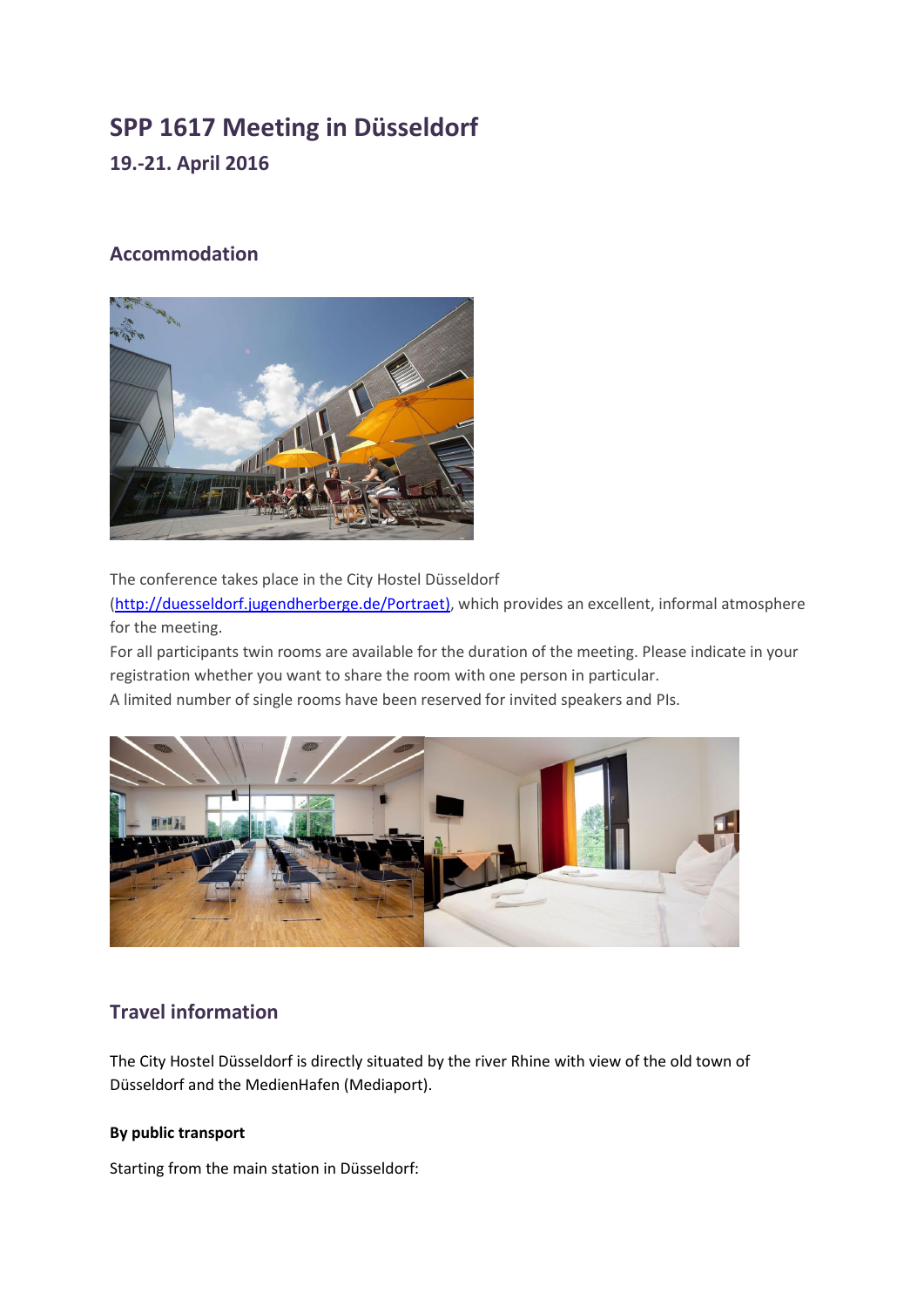- Take bus line 725 direction "Hafen" to 'Kirchplatz'. From there take bus line 835 or 836 direction "Seestern" until bus stop 'Jugendherberge'.
- Or:
- Take underground U70, U74, U75, U76, or U77 to 'Luegplatz'. From there it will take an approximately seven-minute walk via the "Kaiser-Wilhelm-Ring" to the city hostel.

#### **By car**

#### Coming from Mönchengladbach/Krefeld:

Take the A52 motorway (direction Düsseldorf), leave the motorway at exit "Düsseldorf‐Oberkassel". At the second traffic light turn right into "Düsseldorfer Straße".

#### Coming from Essen:

Take the A52 motorway (direction Düsseldorf) until crossroads "Kreuz Breitscheid". Take A3 (direction "Köln") until the crossroads "Kreuz Hilden". Take A46 (direction Düsseldorf-Süd/Neuss) and leave the motorway at exit "Düsseldorf-Bilk". At the end of the motorway turn left into the "Südring". After approximately 2 km turn right into "Völklinger Straße" (direction Messe/Zentrum). In the tunnel keep to the right (direction Oberkassel) to get onto the bridge. Leave the bridge by keeping to the right (exit "Oberkassel"). Then keep left. The city hostel is located on the left hand side after the traffic light.

#### Coming from Frankfurt/Oberhausen:

Take A3 motorway (direction Düsseldorf) until the crossroads "Kreuz Hilden". Take A46 (direction Düsseldorf-Süd/Neuss) and leave the motorway at exit "Düsseldorf-Bilk". At the end of the motorway turn left into the "Südring". After approximately 2 km turn right into "Völklinger Straße" (direction Messe/Zentrum). In the tunnel keep to the right (direction Oberkassel) to get onto the bridge. Leave the bridge by keeping to the right (exit "Oberkassel"). Then keep left. The city hostel is located on the left hand side after the traffic light.

#### **Parking**

On-site parking is possible in the underground parking (54 parking slots). Parking charge: 2.50 € per hour / 12.50 € per day

### **Contact**

#### **Youth Hostel Düsseldorf**

City Hostel Düsseldorfer Str. 1 40545 Düsseldorf

phone: +49 211 557310 fax: +49 211 572513

[duesseldorf@jugendherberge.de](mailto:duesseldorf@jugendherberge.de)